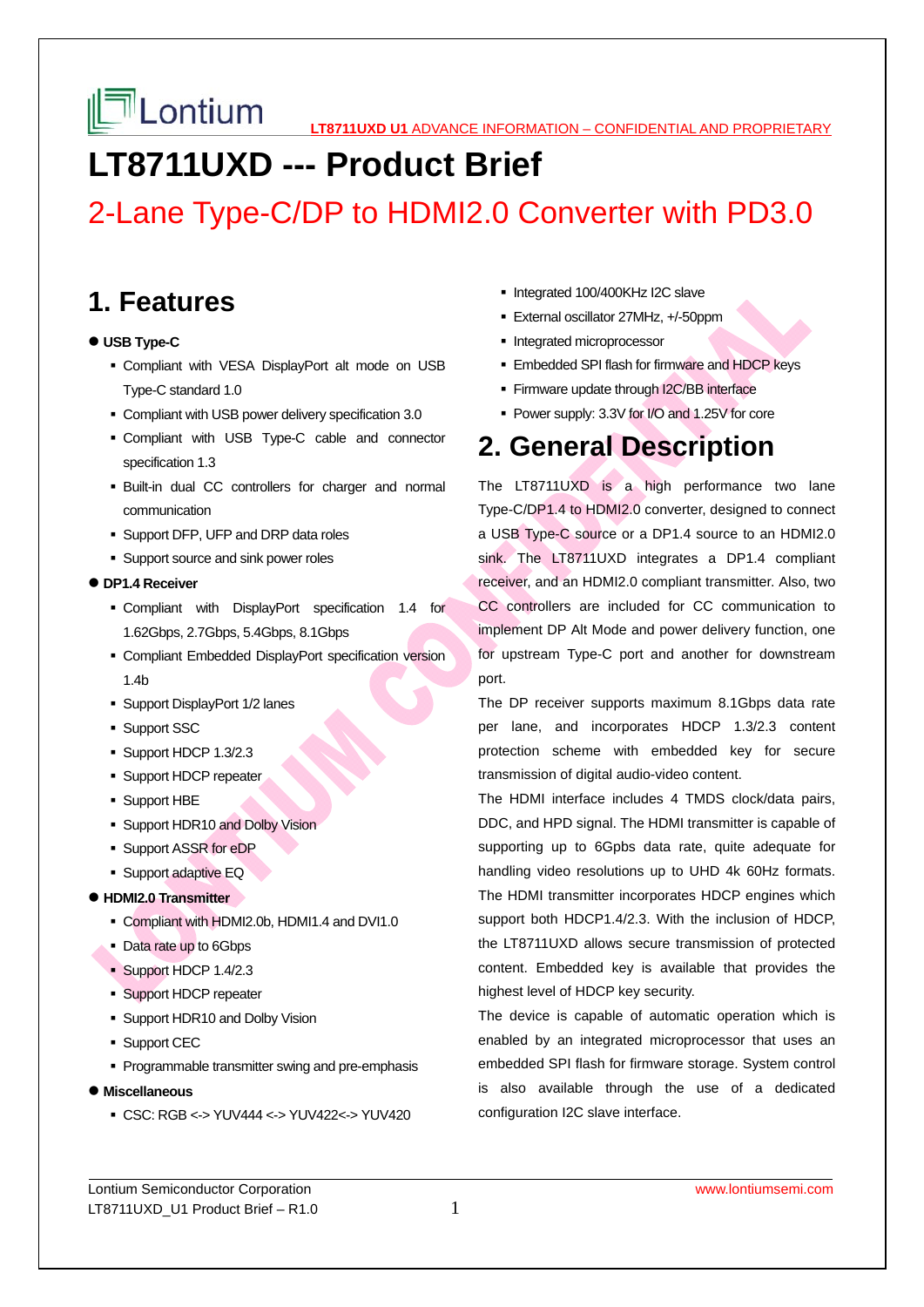



## **4. Ordering Information**

#### **Table 4.1 Ordering Information**

| <b>Product</b><br><b>Name</b> | <b>Part Number</b> | <b>Product</b><br><b>Status</b> | Package | <b>Bonding</b><br>Wire | Grade | Operating<br><b>Temperature</b><br>Range | <b>Stack</b><br><b>Die</b><br><b>Option</b> | <b>Packing</b><br><b>Method</b> | <b>MPQ</b> |
|-------------------------------|--------------------|---------------------------------|---------|------------------------|-------|------------------------------------------|---------------------------------------------|---------------------------------|------------|
| LT8711UXD                     | LT8711UXD U1Q10CED | Preview                         | QFN48·  | Cu                     |       | -40℃~85℃                                 |                                             | Tray                            | 4900pcs    |